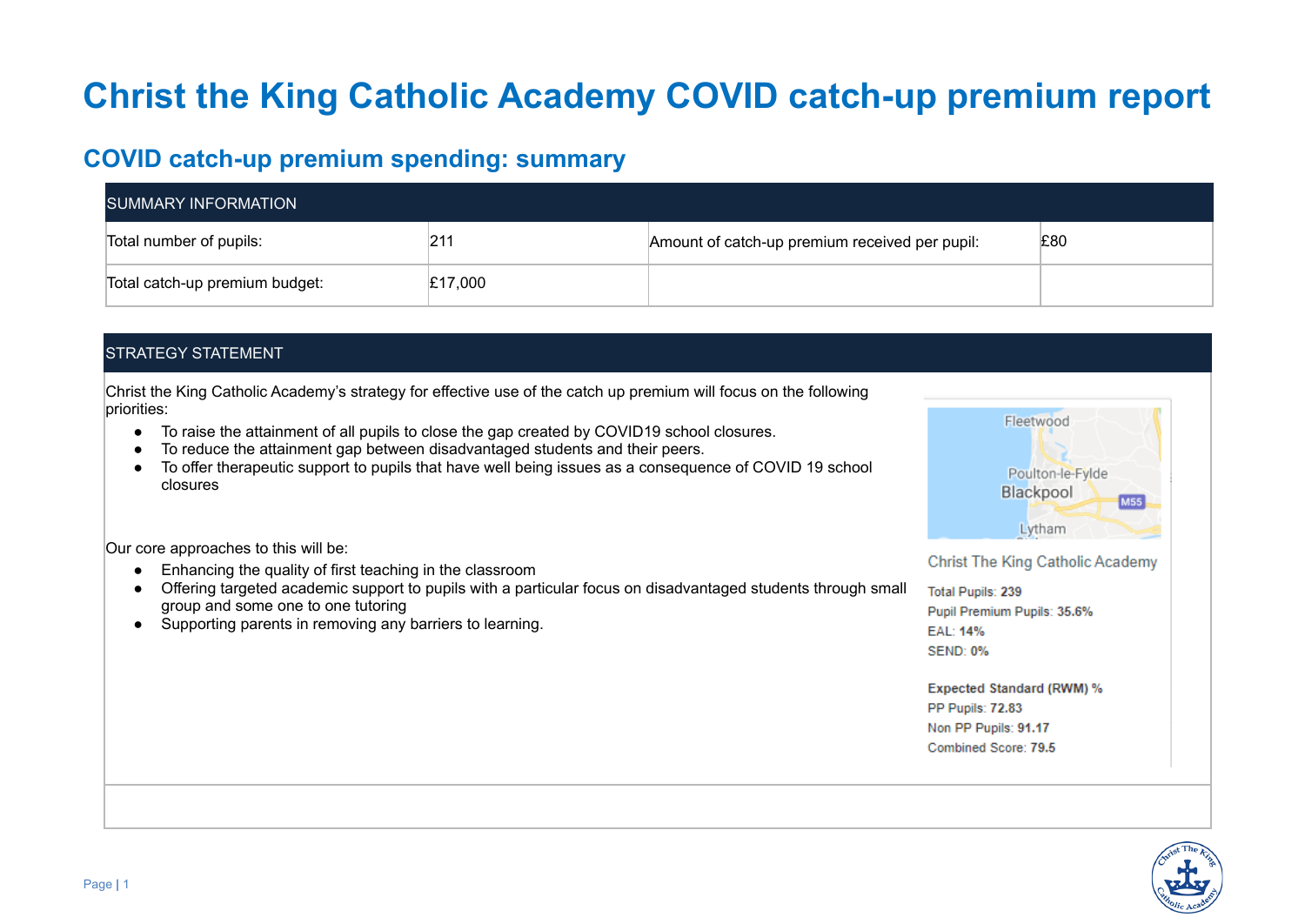# BARRIERS TO FUTURE ATTAINMENT

### Academic barriers:

| A | Missed curriculum time: During lock down one school engaged in retrieval learning and spent time on targeted intervention during Autumn Term. During<br>this most recent lock down school has engaged in quality online live lessons.                                                                                                                                                                              |
|---|--------------------------------------------------------------------------------------------------------------------------------------------------------------------------------------------------------------------------------------------------------------------------------------------------------------------------------------------------------------------------------------------------------------------|
| B | <b>Emotional Well Being:</b> a number of pupils and their families have found the lock down experience a challenge emotionally.                                                                                                                                                                                                                                                                                    |
| С | Low Base Line: Our pupils join our school with a baseline much lower than national average and make rapid progress within the first two years of their<br>time in school. Some of our youngest, most vulnerable pupils have missed the most critical teaching days in their school career. The Early Years' learning<br>experience has been hard to replicate whilst at home for families, despite school support. |

| <b>ADDITIONAL BARRIERS</b> |                                                                                                                                                                                                                                                                                                                        |  |  |
|----------------------------|------------------------------------------------------------------------------------------------------------------------------------------------------------------------------------------------------------------------------------------------------------------------------------------------------------------------|--|--|
| External barriers:         |                                                                                                                                                                                                                                                                                                                        |  |  |
| D.                         | Access to remote learning: Some families experience difficulties with ensuring there are enough devices available at home for all children Additional<br>issues surrounding wifi and data access also exist for some families.                                                                                         |  |  |
|                            | <b>Engagement in online learning:</b> despite the significant device roll out to families without internet or technology, support throughout the day with learning<br>opportunities "live" from the class teacher there are still a small number of pupils across the school with limited engagement in live learning. |  |  |
|                            | Parents Working From Home: some families have been working from home at the same time as their child creating added stress into the family dynamic                                                                                                                                                                     |  |  |

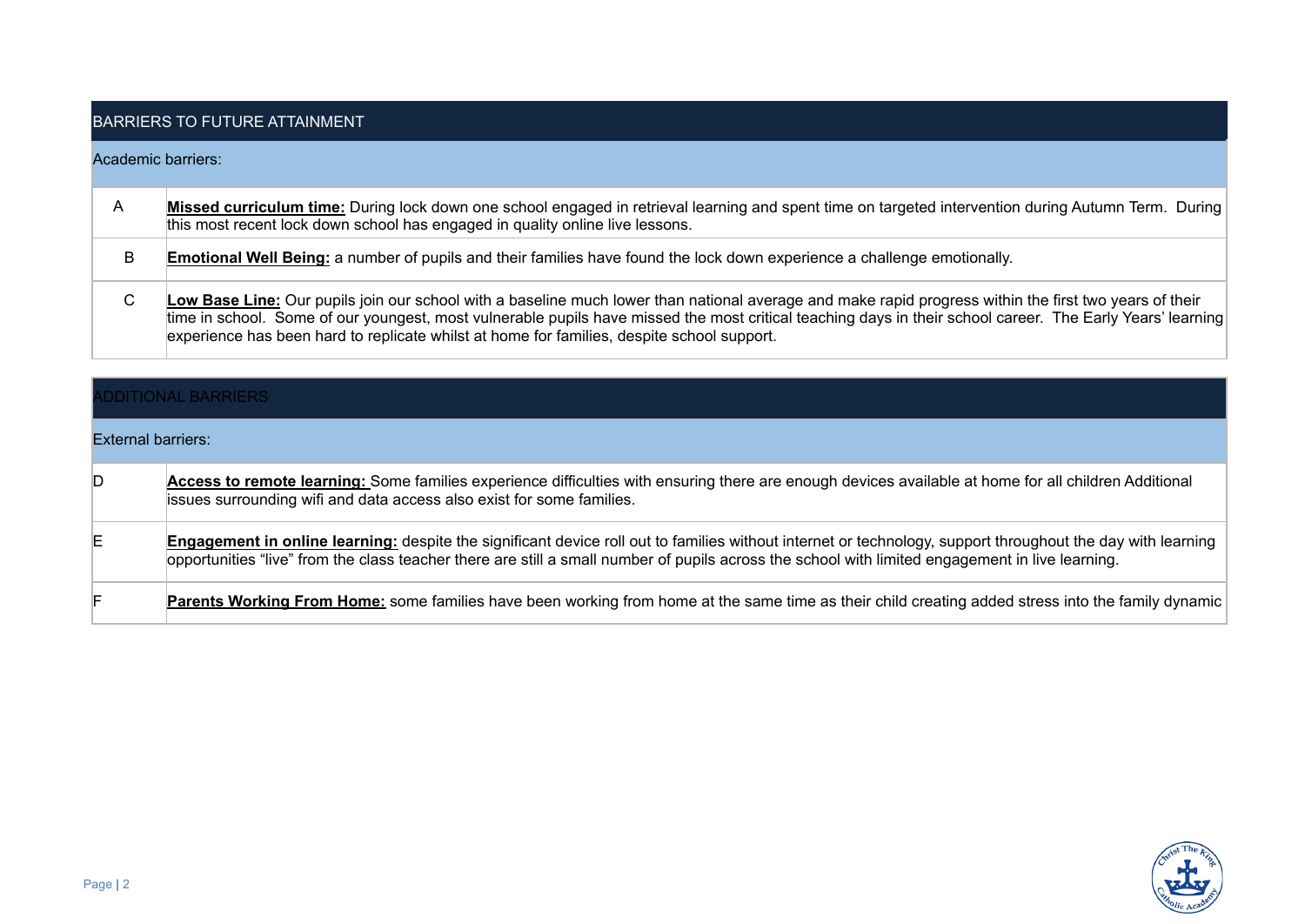# **Planned expenditure for current academic year**

# Quality of teaching for all

| Action                                                                                                                                   | Intended outcome and success What's the evidence and<br>criteria                                                                                                                                                                                                           | rationale for this choice?                                                                                                                                                                                                                                                                                                                                                                                                                              | How will you make sure it's<br>implemented well?                                                                                                                                            | Staff<br>lead        | Review<br>date    | Cost                                                                                       |
|------------------------------------------------------------------------------------------------------------------------------------------|----------------------------------------------------------------------------------------------------------------------------------------------------------------------------------------------------------------------------------------------------------------------------|---------------------------------------------------------------------------------------------------------------------------------------------------------------------------------------------------------------------------------------------------------------------------------------------------------------------------------------------------------------------------------------------------------------------------------------------------------|---------------------------------------------------------------------------------------------------------------------------------------------------------------------------------------------|----------------------|-------------------|--------------------------------------------------------------------------------------------|
| Review of training<br>needs and technical<br>assistance across the<br>school to support staff<br>deliver high quality<br>remote learning | <b>ICT Teaching And Learning</b><br>Responsibility secured to<br>ensure the effective<br>management of staff CPD<br>CPD curriculum changes<br>evidenced<br>Planning time available<br>and utilised by staff within<br><b>INSET and staff meeting</b><br>Resources provided | EEF COVIOD 19 support guide<br>for schools outlines supporting<br>great teaching as a key strategy,<br>'Providing opportunities for<br>professional development - for<br>example to support curriculum<br>planning.                                                                                                                                                                                                                                     | Appointment of ICT TLR meeting<br>fortnightly with EHT.<br>Design of INSET sessions based<br>on audits/surveys from staff                                                                   | <b>SSM</b>           | 2nd April<br>2021 | TLR - £2873<br>secured from<br><b>EEF</b> funding<br>Investment in<br>technology -<br>£500 |
| To maintain and<br>enhance the quality<br>first teaching of<br>phonics in KS1 and<br>Lower KS2                                           | the phonics expected standard or very small group tuition can<br>by the end of the academic<br>year.<br>Pupils pass the phonics<br>screening in Y1 and Y2<br>resits                                                                                                        | At least 80% of pupils achieve <b>EEF</b> toolkit suggests one to one<br>have upto 5+ months impact on<br>attainment. Key factors must<br>include training of tutors and<br>liaison between class teacher<br>and tutor.<br>Research suggests that phonics<br>is particularly beneficial for<br>younger learners (4-7 year olds)<br>as they begin to read. Teaching<br>phonics is more effective on<br>average than other approaches<br>to early reading | Phonics lead to ensure effective<br>resourcing of the intervention<br>Tracking pupils half termly<br>identifying through DAFITAL<br>meetings identifying the need for<br>additional support | <b>DSA</b>           | 2nd April<br>2021 | SSAL3<br>1,132.16 x<br>6months part<br>time $(0.5) =$<br>£3396.47                          |
|                                                                                                                                          |                                                                                                                                                                                                                                                                            |                                                                                                                                                                                                                                                                                                                                                                                                                                                         |                                                                                                                                                                                             | Total budgeted cost: |                   | £3896.47                                                                                   |

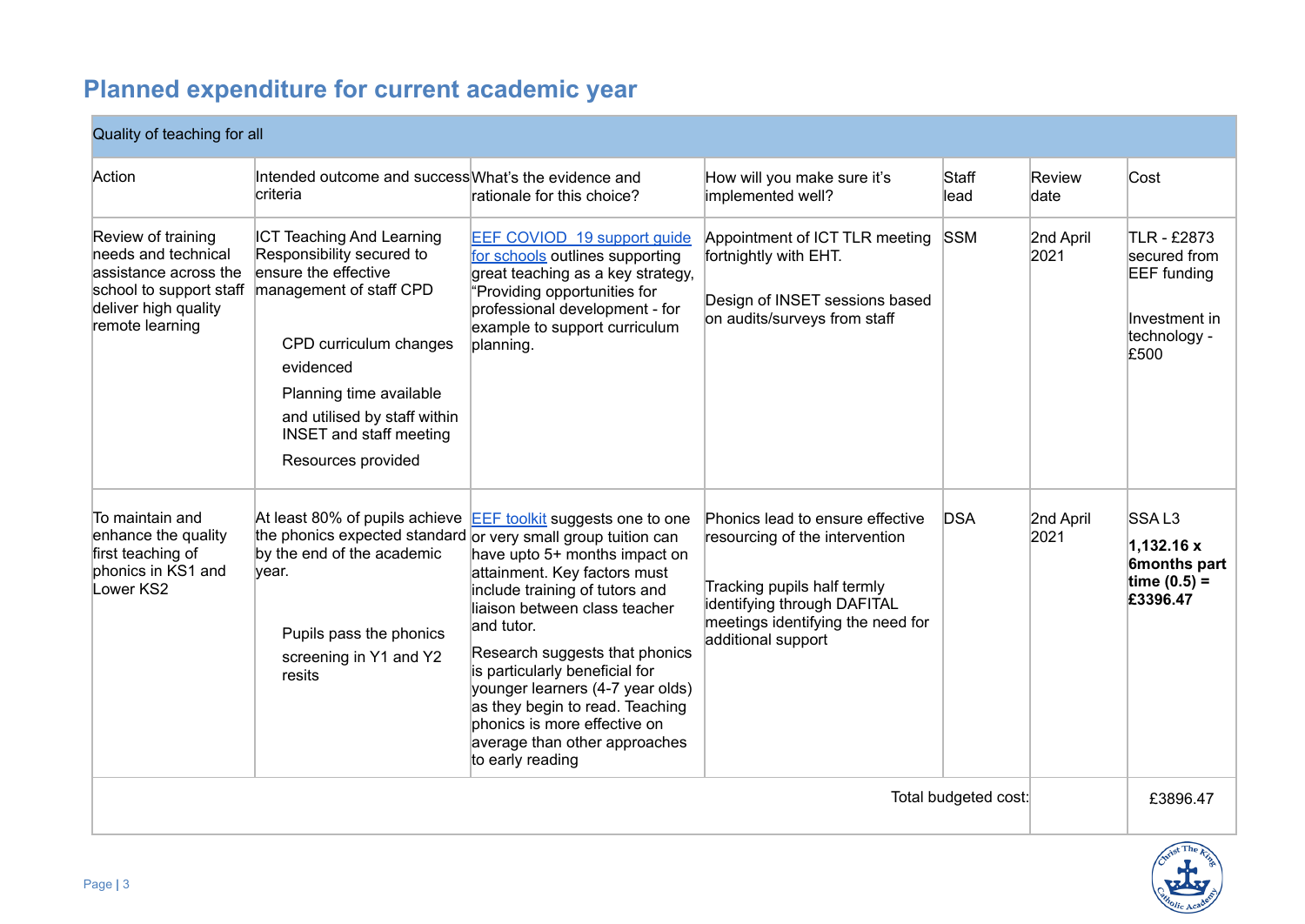| <b>Targeted support</b>                                                                                                                                                                        |                                                                                                 |                                                                                                                                                                                            |                                                                                                                                                                                                      |                      |                    |                                                                                          |
|------------------------------------------------------------------------------------------------------------------------------------------------------------------------------------------------|-------------------------------------------------------------------------------------------------|--------------------------------------------------------------------------------------------------------------------------------------------------------------------------------------------|------------------------------------------------------------------------------------------------------------------------------------------------------------------------------------------------------|----------------------|--------------------|------------------------------------------------------------------------------------------|
| Action                                                                                                                                                                                         | Intended outcome and success What's the evidence and<br>criteria                                | rationale for this choice?                                                                                                                                                                 | How will you make sure it's<br>implemented well?                                                                                                                                                     | Staff<br>lead        | Review<br>date     | Costs                                                                                    |
| Implement a series of<br>one to one and small<br>group catch up tutoring interim assessments.<br>for identified pupils in<br>English with a focus<br>upon fluency and<br>comprehension         | Improved progress and<br>attainment scores for pupils in $ $ or very small group tuition can    | <b>EEF</b> toolkit suggests one to one<br>have up to 5+ months impact on<br>attainment. Key factors must<br>include training of tutors and<br>liaison between class teacher<br>land tutor. | English Lead will manage the<br>planning, implementation and<br>work of SSA<br>EEF evidence suggests early<br>interventions work best when<br>targeted at younger year groups,<br>across 15 weeks.   | MCO/HKN              | 7th June<br>2021   | SSAL <sub>3</sub><br>1,132.16x<br>6months part<br>time $(0,5) =$<br>£3396.47             |
| Implement a series of<br>one to one and small<br>group catch up tutoring interim assessments.<br>for identified pupils in<br>mathematics with a<br>focus on key recall of<br>facts and fluency | Improved progress and<br>attainment scores for pupils in $ $ or very small group tuition can    | <b>EEF</b> toolkit suggests one to one<br>have upto 5+ months impact on<br>attainment. Key factors must<br>include training of tutors and<br>liaison between class teacher<br>land tutor.  | Maths Lead will manage the<br>planning, implementation and<br>work of teacher<br>EEF evidence suggests early<br>interventions work best when<br>targeted at younger year groups,<br>across 15 weeks. | <b>HEM</b>           | 7th June<br>20211  | <b>UPS Teacher</b><br>Maths 3,697.33<br>$x 5/2$ (part<br>time 0.5 only)<br>$=$ £9,243.32 |
|                                                                                                                                                                                                |                                                                                                 |                                                                                                                                                                                            |                                                                                                                                                                                                      | Total budgeted cost: |                    | £12,639.79                                                                               |
| Other approaches                                                                                                                                                                               |                                                                                                 |                                                                                                                                                                                            |                                                                                                                                                                                                      |                      |                    |                                                                                          |
| Action                                                                                                                                                                                         | Intended outcome and success What's the evidence and<br>criteria                                | rationale for this choice?                                                                                                                                                                 | How will you make sure it's<br>implemented well?                                                                                                                                                     | Staff<br>lead        | Review<br>date     | Costs                                                                                    |
| To ensure bespoke<br>resources are<br>purchased to support<br>individual children with<br>emotional needs.                                                                                     | Improved emotional wellbeing<br>for pupils currently struggling<br>with their own mental health | EEF Research has shown that<br>good social and emotional<br>skills-including self-regulation,<br>self-awareness pont to good<br>overall health.                                            | Pupils will engage more effectively SSM<br>with learning once emotional<br>barriers are removed                                                                                                      |                      | 5th July 2021 £450 |                                                                                          |
| Total budgeted cost:                                                                                                                                                                           |                                                                                                 |                                                                                                                                                                                            |                                                                                                                                                                                                      |                      |                    | £450                                                                                     |